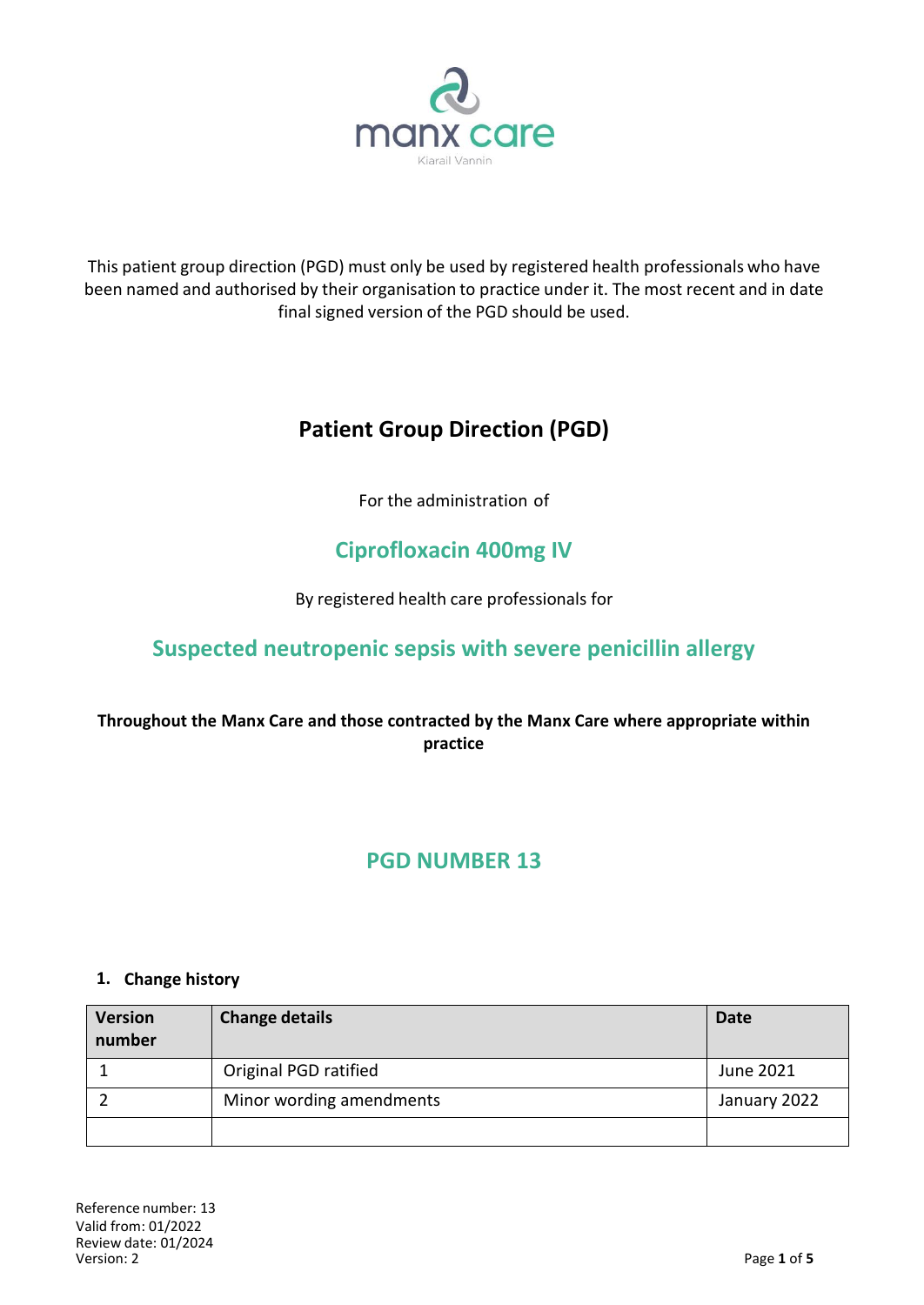## **2. Medicines practice guideline 2:** *Patient group directions*

Refer to the relevant sections of NICE medicines practice guideline 2: *Patient group directions* as stated in the blank template notes. For further information about PGD signatories, see the NHS and Manx Care PGD website FAQs

#### **3. PGD development**

Refer to the NICE PGD competency framework for people developing PGDs

| <b>Job Title &amp; organisation</b> | <b>Name</b> | <b>Signature</b> | <b>Date</b> |
|-------------------------------------|-------------|------------------|-------------|
| Author of the PGD                   |             |                  |             |
| Member of the PGD<br>working group  |             |                  |             |

#### **4. PGD authorisation**

Refer to the NICE PGD competency framework for people authorising PGDs

| <b>Job Title</b>                                             | <b>Name</b> | Signature | <b>Date</b> |
|--------------------------------------------------------------|-------------|-----------|-------------|
| <b>Medical Director</b>                                      |             |           |             |
| Chief Pharmacist/<br><b>Pharmaceutical Adviser</b>           |             |           |             |
| Senior Paramedic                                             |             |           |             |
| Director of Nursing                                          |             |           |             |
| <b>GP Adviser</b>                                            |             |           |             |
| Senior Microbiologist<br>(if PGD contains<br>antimicrobials) |             |           |             |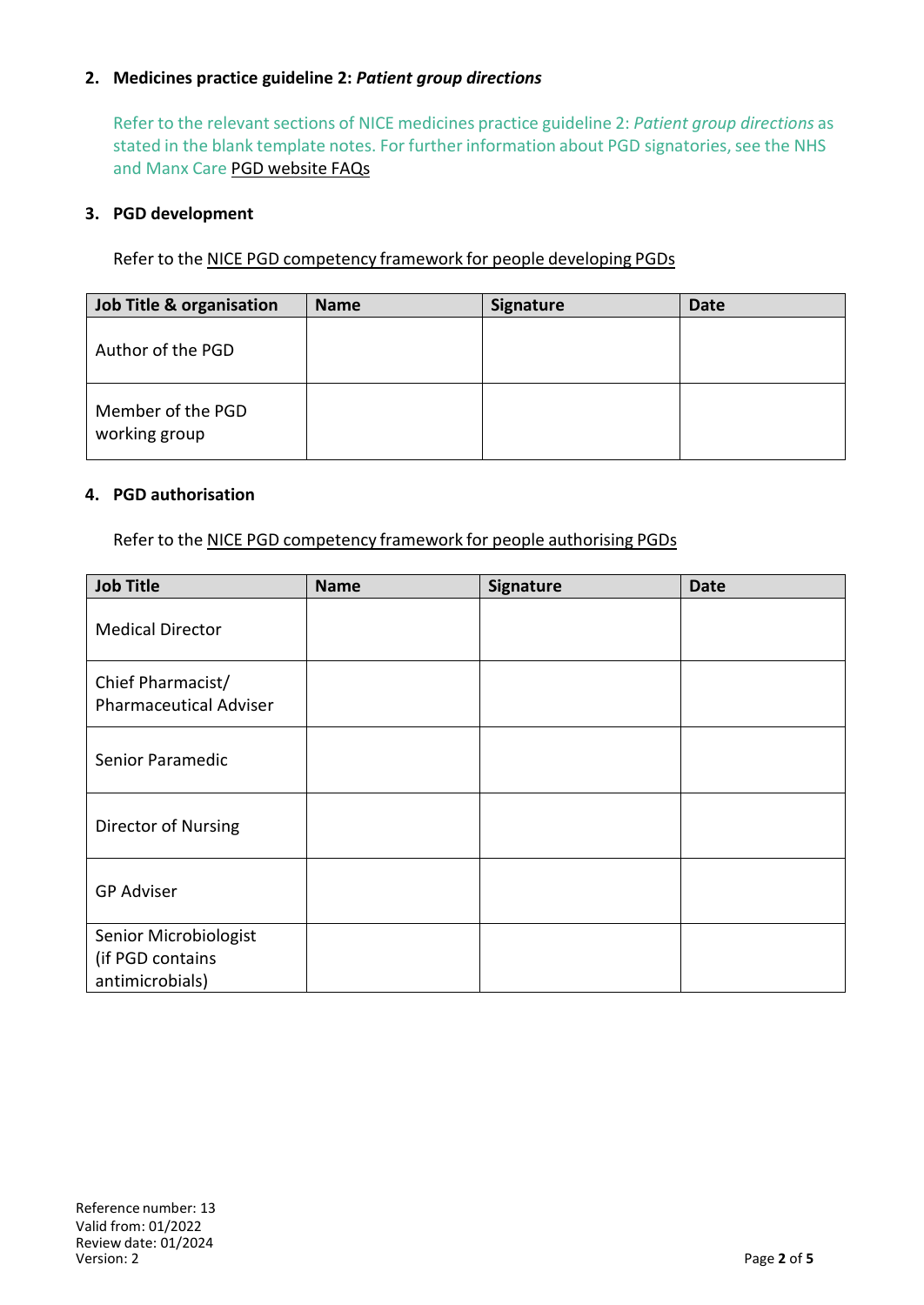## **5. PGD adoption by the provider**

Refer to the NICE PGD competency framework for people authorising PGDs

| Job title and<br>organisation | <b>Signature</b> | <b>Date</b> | Applicable or not<br>applicable to area |
|-------------------------------|------------------|-------------|-----------------------------------------|
|                               |                  |             |                                         |

#### **6. Training and competency of registered healthcare professionals, employed or contracted by the Manx Care, GP practice or Hospice**

Refer to the NICE PGD competency framework for health professionals using PGDs

|                                                        | Requirements of registered Healthcare professionals working<br>under the PGD                                                                                                                                                                                                                                                                 |  |
|--------------------------------------------------------|----------------------------------------------------------------------------------------------------------------------------------------------------------------------------------------------------------------------------------------------------------------------------------------------------------------------------------------------|--|
| <b>Qualifications and</b><br>professional registration | Registered healthcare professionals, working within or<br>contracted by the Manx Care, GP practice or Hospice who are<br>permitted staff groups outlined within the current PGD policy<br>Pharmacists must be practising in Manx Care authorised<br>premises i.e. contracted pharmacy premises                                               |  |
| <b>Initial training</b>                                | Knowledge of current guidelines and the administration of the<br>$\bullet$<br>drug specified in this PGD/BNF and of the inclusion and<br>exclusion criteria<br>Training which enables the practitioner to make a clinical<br>assessment to establish the need for the medication covered by<br>this PGD<br>Local training in the use of PGDs |  |
| Competency                                             | Staff will be assessed on their knowledge of drugs and clinical                                                                                                                                                                                                                                                                              |  |
| assessment                                             | assessment as part the competency framework for registered health<br>professionals using PGDs                                                                                                                                                                                                                                                |  |
| <b>Ongoing training and</b>                            | The registered health care professionals should make sure they are                                                                                                                                                                                                                                                                           |  |
| competency                                             | aware of any changes to the recommendations for this medication;                                                                                                                                                                                                                                                                             |  |
|                                                        | it is the responsibility of the registered health care professionals to                                                                                                                                                                                                                                                                      |  |
|                                                        | keep up to date with continuing professional development. PGD                                                                                                                                                                                                                                                                                |  |
|                                                        | updates will be held every two years                                                                                                                                                                                                                                                                                                         |  |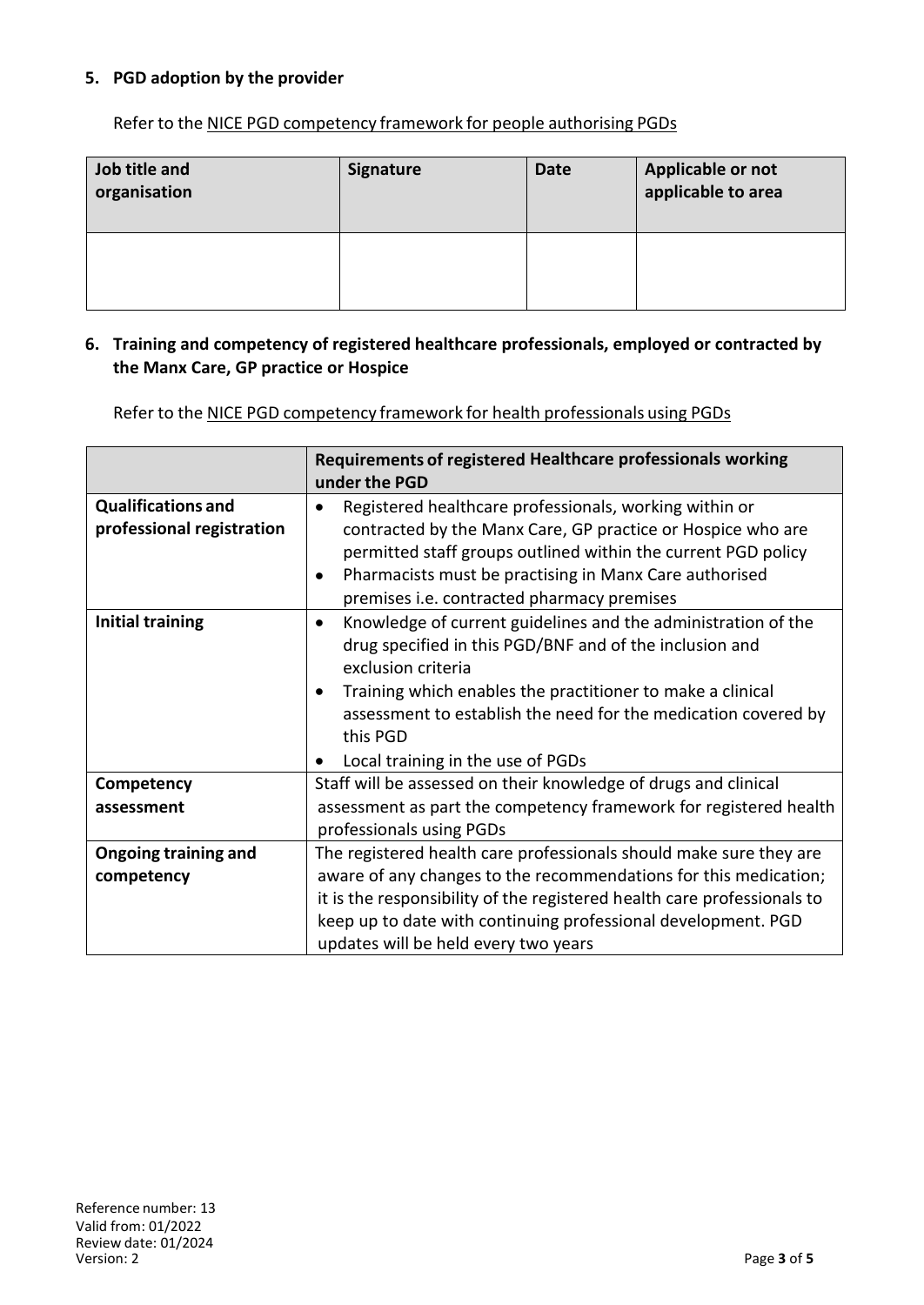## **7. Clinical Conditions**

| <b>Clinical condition or</b>     | Suspected neutropenic sepsis with severe penicillin allergy                                                                                                                                                                                                                                                                                                                                                                                                                                                                           |  |  |
|----------------------------------|---------------------------------------------------------------------------------------------------------------------------------------------------------------------------------------------------------------------------------------------------------------------------------------------------------------------------------------------------------------------------------------------------------------------------------------------------------------------------------------------------------------------------------------|--|--|
| situation to which this          |                                                                                                                                                                                                                                                                                                                                                                                                                                                                                                                                       |  |  |
| <b>PGD applies</b>               |                                                                                                                                                                                                                                                                                                                                                                                                                                                                                                                                       |  |  |
| <b>Inclusion criteria</b>        | Adult patients with a cancer diagnosis within 6 weeks of<br>$\bullet$<br>systemic anti-cancer therapy who present acutely unwell and<br>where infection is clinically suspected<br>Adult patients with a haematology diagnosis who present<br>$\bullet$<br>acutely unwell and where an infection is clinically suspected;<br>regardless of systemic anti-cancer therapy status<br>The above patients where first line empiric antibiotic choice of<br>piperacillin/tazobactam or meropenum is unsuitable due to<br>penicillin allergy |  |  |
| <b>Exclusion criteria</b>        | Persons under 16 years of age                                                                                                                                                                                                                                                                                                                                                                                                                                                                                                         |  |  |
| <b>Cautions (including any</b>   | Exercise caution with:                                                                                                                                                                                                                                                                                                                                                                                                                                                                                                                |  |  |
| relevant action to be            | aortic aneurysm<br>$\bullet$                                                                                                                                                                                                                                                                                                                                                                                                                                                                                                          |  |  |
| taken)                           | history of aortic dissection<br>$\bullet$                                                                                                                                                                                                                                                                                                                                                                                                                                                                                             |  |  |
|                                  | tendonitis/tendon rupture<br>$\bullet$                                                                                                                                                                                                                                                                                                                                                                                                                                                                                                |  |  |
|                                  | myasthenia gravis<br>$\bullet$                                                                                                                                                                                                                                                                                                                                                                                                                                                                                                        |  |  |
|                                  | epilepsy                                                                                                                                                                                                                                                                                                                                                                                                                                                                                                                              |  |  |
|                                  | concomitant use of other medications associated with QT                                                                                                                                                                                                                                                                                                                                                                                                                                                                               |  |  |
|                                  | prolongation                                                                                                                                                                                                                                                                                                                                                                                                                                                                                                                          |  |  |
| <b>Arrangements for referral</b> | Patient should be referred to a more experienced clinical                                                                                                                                                                                                                                                                                                                                                                                                                                                                             |  |  |
| for medical advice               | practitioner for further assessment                                                                                                                                                                                                                                                                                                                                                                                                                                                                                                   |  |  |
| Action to be taken if            | Patient should be referred to a more experienced clinical                                                                                                                                                                                                                                                                                                                                                                                                                                                                             |  |  |
| patient excluded                 | practitioner for further assessment                                                                                                                                                                                                                                                                                                                                                                                                                                                                                                   |  |  |
| Action to be taken if            | A verbal explanation should be given to the patient on: the need<br>$\bullet$                                                                                                                                                                                                                                                                                                                                                                                                                                                         |  |  |
| patient declines                 | for the medication and any possible effects or potential risks                                                                                                                                                                                                                                                                                                                                                                                                                                                                        |  |  |
| treatment                        | which may occur as a result of refusing treatment                                                                                                                                                                                                                                                                                                                                                                                                                                                                                     |  |  |
|                                  | This information must be documented in the patients' health<br>$\bullet$                                                                                                                                                                                                                                                                                                                                                                                                                                                              |  |  |
|                                  | records                                                                                                                                                                                                                                                                                                                                                                                                                                                                                                                               |  |  |
|                                  | Any patient who declines care must have demonstrated capacity<br>٠                                                                                                                                                                                                                                                                                                                                                                                                                                                                    |  |  |
|                                  | to do so                                                                                                                                                                                                                                                                                                                                                                                                                                                                                                                              |  |  |
|                                  | Where appropriate care should be escalated                                                                                                                                                                                                                                                                                                                                                                                                                                                                                            |  |  |

## **8. Details of the medicine**

| Name, form and strength    | Ciprofloxacin 400mg IV infusion  |
|----------------------------|----------------------------------|
| of medicine                |                                  |
| Legal category             | Prescription Only Medicine (POM) |
| Indicate any off-label use | None                             |
| (if relevant)              |                                  |
| Route/method of            | Intravenous infusion             |
| administration             |                                  |